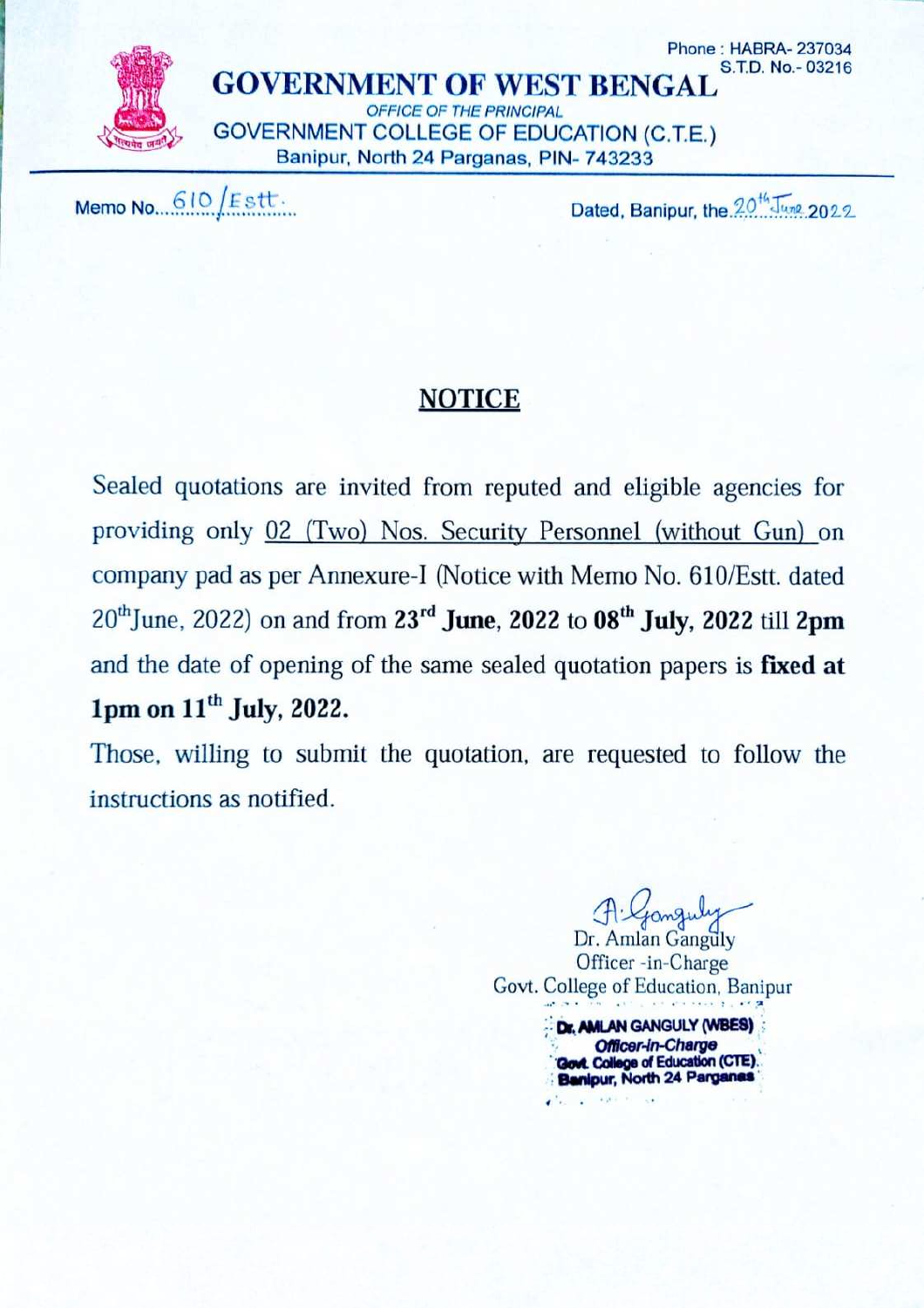### **GOVERNMENT OF WEST BENGAL OFFICE OF THE PRINCIPAL GOVT. COLLEGE OF EDUCATION, BANIPUR, PIN-743233, NORTH 24 PARGANAS, WEST BENGAL**

----------------------------------------------------------------------------------------------------------------------------------

#### **Memo No.: 610/Estt Date: 20/06/2022**

### **Notice for Inviting Tender**

Sealed Quotations (Order No  $610$ /Estt. dated  $20<sup>th</sup>$  June, 2022) from reputed and eligible agencies for providing 02 (Two) Nos. Security personnel ( without Gun ) on company pad as per format given in annexure-I are hereby invited and will be received by the Principal/ Officer-in-Charge of Govt. College of Education, Banipur in the Tender Box kept in his office till the date and up-to the time specified herein. Quotations will be opened on 11/07/2022 at 1pm in presence of such intending quotationer or their agents as may close to attend.

| 1. | Name of Work                                             |                | Providing 02 (Two) Nos. Security Personnel (without Gun) for<br>guarding the entire premises of Govt. College of Education,<br>Banipur.                                                                                                                                                                                                                                                                                                                                                                                                                                            |  |
|----|----------------------------------------------------------|----------------|------------------------------------------------------------------------------------------------------------------------------------------------------------------------------------------------------------------------------------------------------------------------------------------------------------------------------------------------------------------------------------------------------------------------------------------------------------------------------------------------------------------------------------------------------------------------------------|--|
| 2. | Name and Address of the Office                           | $\ddot{\cdot}$ | Officer-in-Charge, Government College of Education, Banipur,<br>North 24 Parganas (Habra Municipality implementing area Zone A)                                                                                                                                                                                                                                                                                                                                                                                                                                                    |  |
| 3. | Quotations who are Eligible to submit<br>Quotation.      |                | Reputed resourceful experienced and bona-fide registered Private<br>Agencies.                                                                                                                                                                                                                                                                                                                                                                                                                                                                                                      |  |
| 4. | Last Date & Time of submitting quotation<br>Papers.      |                | Upto 2pm on 08-07-2022                                                                                                                                                                                                                                                                                                                                                                                                                                                                                                                                                             |  |
| 5. | Opening of Quotations.                                   |                | At 1pm on 11-07-2022                                                                                                                                                                                                                                                                                                                                                                                                                                                                                                                                                               |  |
| 6. | Documents to be submitted along with the<br>application. |                | I. Copy of License for carrying on business of Private Security<br>Agencies issued by the Home Department, Govt. of West<br>Bengal and should be updated.<br>II. Copy of ESI registration.<br>III. Copy of EPF registration.<br>IV. Copy of PAN Card.<br>V. Copy of Trade License.<br>VI. Copy of Service Tax registration.<br>VII. GST registration documents.<br>VIII. Credentials: A. No of institution (Govt. & Private) served in<br>last $(03)$ three years, <b>B</b> . Average turnover in last $(03)$ three<br>years as per IT return file. C. Work experience (in years). |  |
| 7. | Quotation Papers.                                        |                | On company pad as per format given in Annexure -I.                                                                                                                                                                                                                                                                                                                                                                                                                                                                                                                                 |  |

#### **TERMS & CONDITIONS**

1. The accepting authority reserves the right to reject any or all the quotations without assigning any reasons thereof.

2. The participating bidders are requiring quoting their rate in per head per day in figures and words.

3. The charges to be paid to Security Agencies are to be shown in two parts- a) Security charges, b) Service charges. **Security charges** are the minimum wage (as per latest Labour Department order) of the security personal plus charges for ESI, EPF and Bonus (as per latest Govt. approved rates) and **Service charges should be positive value** (in Integer).

4. The service charge must include all other incidental charges.

5. The responsibility of deposition of contribution for EPI, EPF, etc. is to be borne by the security agency.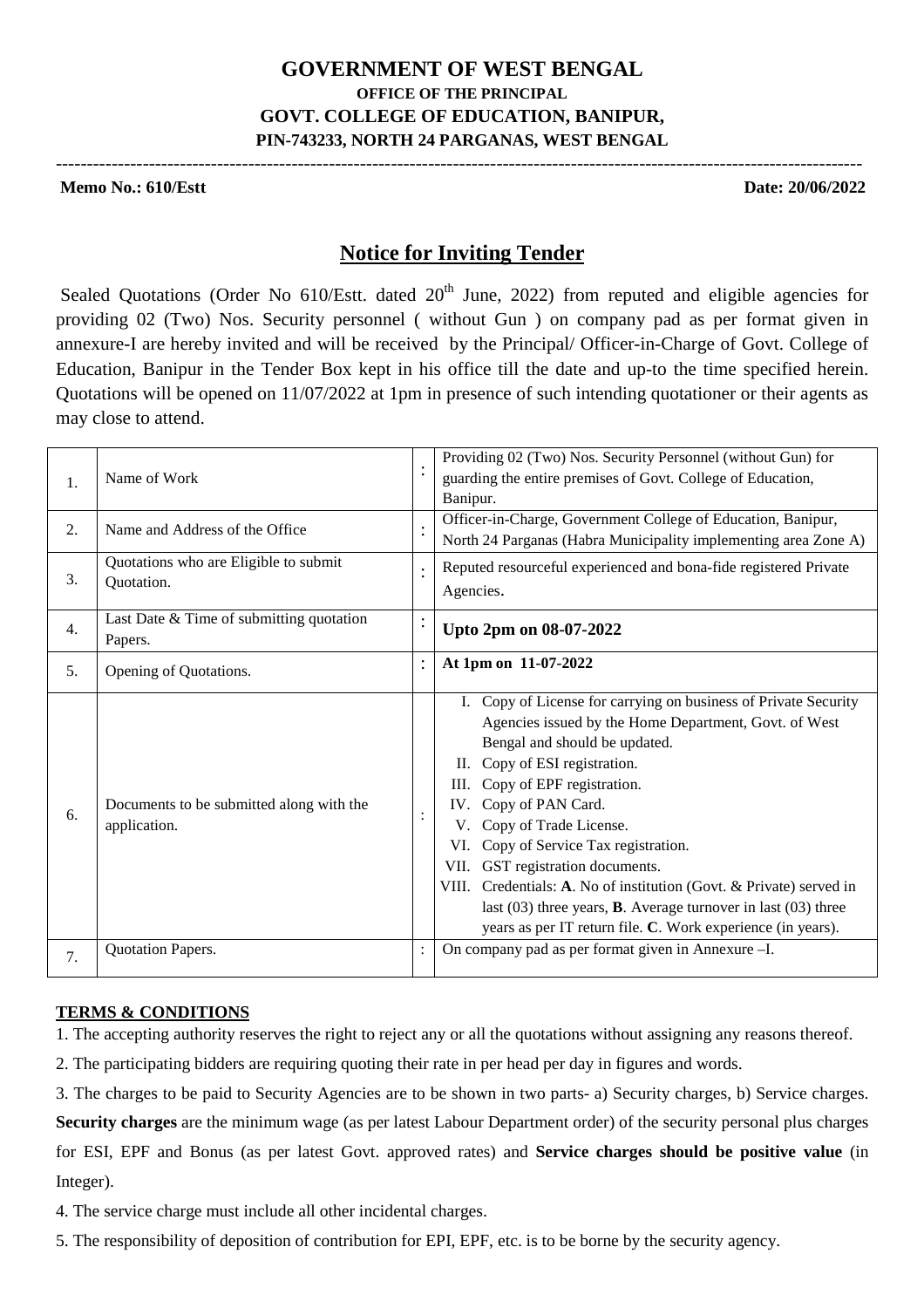6. As security charges are to be quoted as per latest Govt. order, there will be no variation in security charges. Hence, lowest quotationer will be selected as per rates quoted for service charges only.

7. The period of contract will cover only current financial year i.e. 2022-23 and which will end on 31<sup>st</sup> March 2023 and no enhancement of service charges is admissible during this period. However, security charge may vary time to time and will be paid as per the latest Govt. notification only.

8. In case of tie bid for L1, in that case L1 will be selected as per bidders' credentials. Two (2) percentages of Tender Value needs to deposit to the College Account as Earnest Money Deposit (Receipt of Earnest Money Deposit should be enclosed with Tender Papers). **College Account Details: Account No - 35777884510, Bank Name – SBI, Branch Name – Habra.**

9. No conditional / incomplete rate will be accepted under any circumstances.

10. The agency engaged for this work will have to maintain a regular contact with the college authority.

11. The persons engaged for the duty will have to wear same uniform and identity card for identification. Uniforms will have to supply by the quotationers for which no additional allowance or charges will be entertained.

12. The duty hour will be as per latest Govt. Labour Law for each Security Personnel and will be fixed by the college authority.

14. The College authority shall not be responsible to supply rain coat / umbrella / Torch / Oil etc. if required. The same are to be supplied by the quotationer.

15. The College authority shall not be responsible to compensate or otherwise liable in any manner what so ever for injury and / or death of Security Guards while on duty.

16. No. claim will be entertained for permanent services of the guards engaged.

17. T.A. & D.A., Overtime allowances will not be paid to the security guards by the college authority.

18. Immediately after receiving the work order, the agency must submit to the College authority list showing the name, signature ( L.T.I.), passport size photograph, Election Photo Identity card (EPIC, in duplicate in each security guards deployed duly self-attested well in time. If any change is made subsequently by the agency, the change (in name, signature etc.) is also to be intimated to the College authority as and when such changes is made.

19. The agency will be fully responsible for any losses, shortages, damages of Govt. property and cost of the same as fixed by the authority will be recovered from the bill of the agency.

20. The agency will keep itself ready to take up the work within seven (07) days from the date of issue of the work order or from any other special date as will be mentioned.

21. The agency will not be entitled to withdraw the agreement without serving a notice of withdrawal to the authority prior to 3 months.

22. The undersigned reserves the right to terminate the agreement at any time without assigning any reason what so ever.

23. a) Bill in triplicate on monthly basis as per format given in Annexure-II must be submitted within  $10<sup>th</sup>$  of the next month.

b) Payment to the agency shall be made as per availability of the fund.

c) Statutory deduction as applicable shall be made from the bill of the agency.

 Sd/- Officer-in-Charge Government College of Education(C.T.E.), Banipur, North 24 Parganas.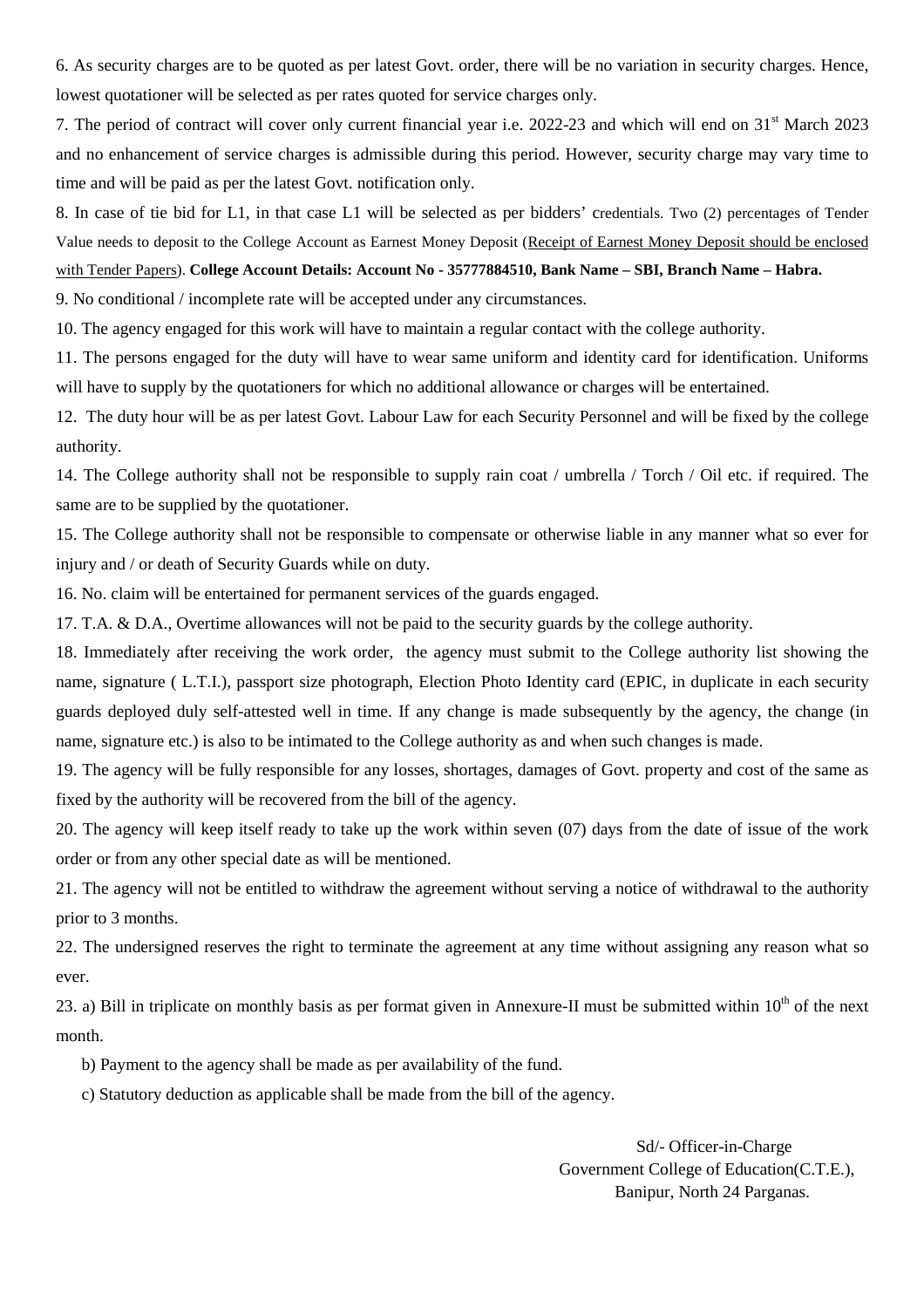# **Annexure-I**

| Description of work                | Providing Two private security guards for    |
|------------------------------------|----------------------------------------------|
| Security charge (per head per day) | Contribution for ESI, EPF and Bonus (in Rs.) |
| Service charge (per head per day)  |                                              |
| Service Tax (per head per day)     |                                              |

……………………………………

(Signature of the agency authority)

………………………………………

(Designation of the signing authority)